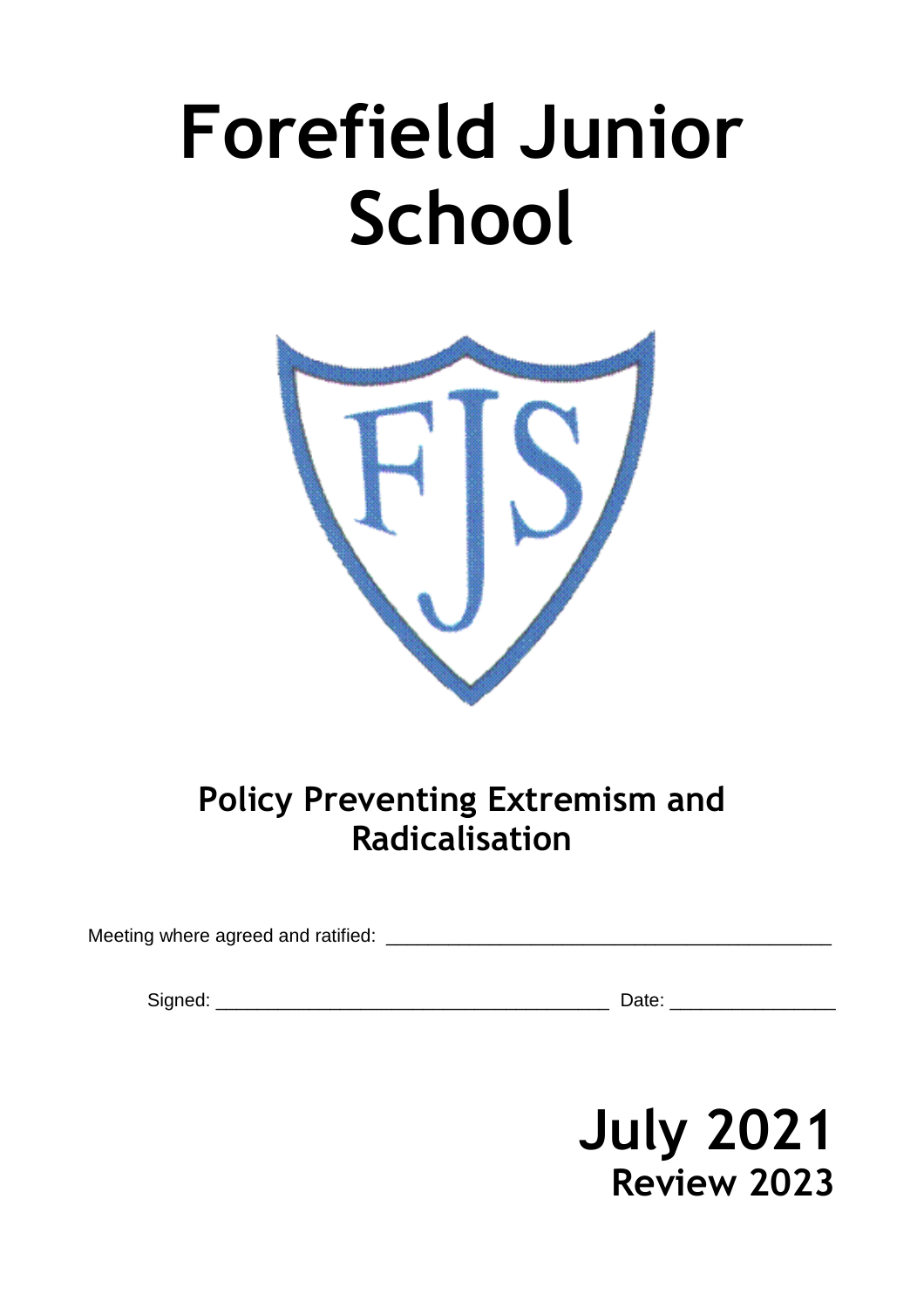#### **MISSION STATEMENT**

Forefield Junior School is a P.R.O.U.D. school built on Passion and Respect, where Opportunities can be seized by Unique and Determined learners.

We are passionate about learning in an environment where everyone is empowered to be themselves and to flourish. We respect and value each and every individual and cherish their unique qualities to create a sense of belonging. We are determined to support personal, social and emotional development by encouraging self-belief and providing opportunities for everyone to express themselves and grow in confidence.

By celebrating their diverse contribution to the life of the school and the wider community, each person will be encouraged to build on their foundations, to instil a belief in everyone that they have limitless potential and are always capable of achieving their best - throughout their lives. As a family we share each other's successes and take pride in them.

We will consistently promote the highest of standards in every aspect of school life, provide a vibrant, stimulating curriculum in a safe and happy learning environment, to foster excellent attitudes and behaviour. The inspirational opportunities we provide will fuel a passion for learning and a sense of pride in all we do.

This is what makes us PROUD:

Passion, Respect, Opportunity, Unique, Determined.

#### **Introduction**

Forefield Junior School is committed to providing a secure environment for pupils, where children feel safe and are kept safe. As a school we recognise that safeguarding against extremism and radicalisation is no different from safeguarding against any other vulnerability.

At Forefield Junior School all staff and governors are expected to uphold and promote the fundamental principles of British Values, including democracy, the rule of law, individual liberty and mutual respect, and tolerance of those with different faiths and beliefs.

This policy reflects the messages of our Mission Statement and takes account of the guidance issued by the Department of Education and the government's anti-radicalisation Prevent strategy

There is no place for extremist views of any kind in our school, either from internal or external sources. However, as a 'safe place' controversial issues may be explored with adult support. If we fail to challenge extremist views, we are failing to protect our pupils. This is why exposure to extremist materials and influences will be addressed as a safeguarding concern.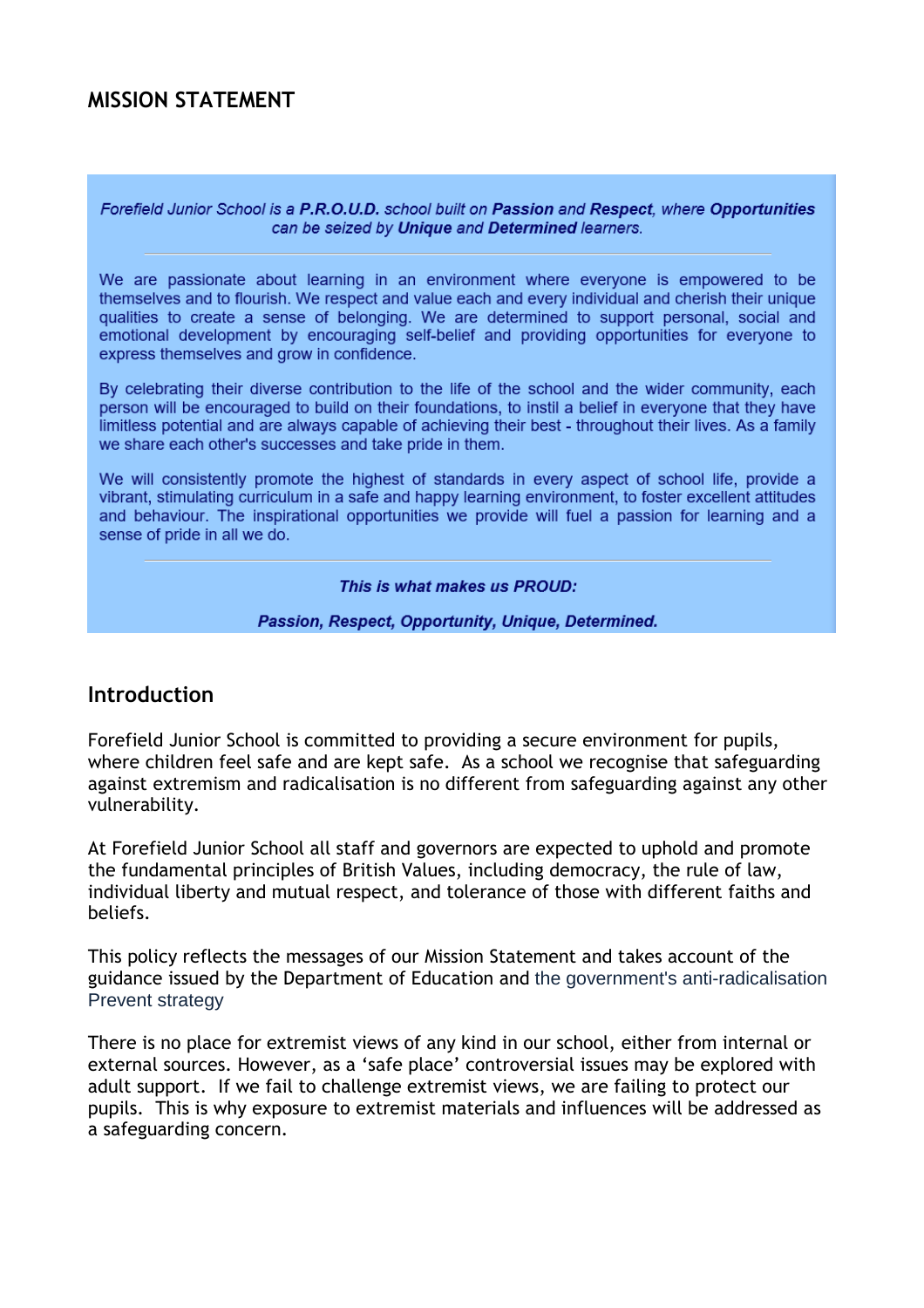## **Definitions**

The **government's** Prevent Duty Guidance **defines radicalisation** as "the process by which a person comes to support terrorism and extremist ideologies associated with terrorist groups".

**Extremism** is the vocal or active opposition to our fundamental values, including democracy, the rule of law, individual liberty and the mutual respect and tolerance of different faiths and beliefs.

#### **Aims and Principles**

The Governing body at Forefield Junior School has a zero tolerance approach to extremist behaviour for all community members. Together with our 'PROUD' Values, we rely on our British Values to guide our daily lives and protect pupils from exposure to negative influences.

Our main aims are to ensure that staff and governors are fully engaged in being vigilant about radicalisation, understand that 'it could happen here' and work alongside other professionals to keep our pupils safe from harm.

We will:

- Encourage all pupils to adopt and live out the key 'British Values' supported by our Mission Statement.
- Help pupils understand the importance of democracy and freedom of speech, through PHSE, Assembly, Big Democracy sessions and pupil bodies (eg School Council and Reading Ambassadors).
- Teach pupils how to keep themselves safe, in school, in the community and online.
- Engage pupils in a broad, balanced curriculum that helps them appreciate and value their friends and neighbours regardless of their faith background.
- Promote well-being, confidence and resilience throughout the curriculum and beyond.
- Support pupils to make good choices and to understand the impact and consequences of their actions on others.
- Demonstrate an understanding of what radicalisation and extremism are and why we need to be vigilant in school.

#### **Use of External Agencies and Speakers**

To enrich the experiences of our pupils we encourage the use of external agencies, speakers and visitors following an assessment of their suitability.

This will ensure that:

- Messages communicated to pupils are consistent with the ethos of the school and do not marginalise any communities, groups or individuals.
- Messages do not seek to radicalise pupils through extreme or narrow views regarding faith, religion, culture or ideology.
- Visitors are not allowed to communicate to groups of pupils without the presence a member of our staff being present.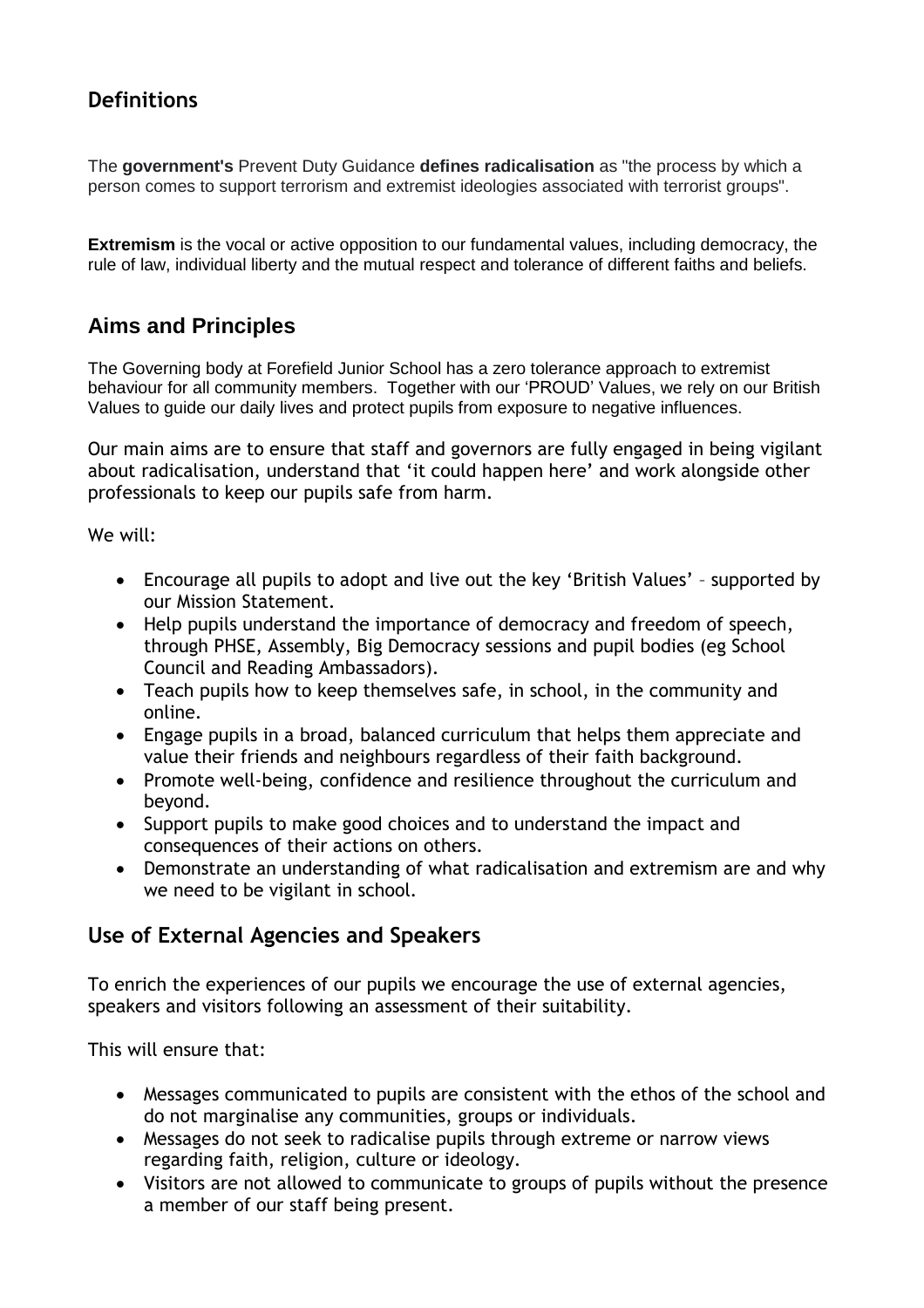### **Online Safety**

Our school aims to prevent the online manifestation of extremism and radicalisation through its robust filtering and monitoring mechanisms:

- All Internet traffic is directed through our Sophos XG UTM (Unified Threat Management) system, which is managed jointly by the school and our web services provider (Wave9).
- The UTM includes:
	- o Integrated Web-Filtering;
	- o Next-Generation Firewall;
	- o In-Line Antivirus and Anti Malware;
	- $\circ$  Per-user filtering and full reporting to comply with PREVENT, KCSIE & CTIRU.
- Non-domain joined devices, e.g. iPads, are assigned static IP addresses, so that web activity is still traceable, even when users are not required to sign-in.
- Devices that have been issued for children to use offsite are protected by Securly, which provides KCSIE and PREVENT compliant cloud-based filtering.
- Student email accounts are configured for internal use only. Emails are unable either to be sent or received from outside of our domain and, instead, are redirected and monitored.

# **Preventing Extremism and Radicalisation Responsibilities**

As part of our wider Safeguarding responsibilities school staff will be alert to and report to the Designated Safeguarding Lead:

- Disclosures by pupils of their exposure to the extremist actions, views or materials of others outside of school, such as in their homes or community groups, especially where they have not actively sought these out.
- Graffiti, symbols, writing or art work promoting extremist messages or images.
- Pupils attempting to access extremist material online.
- Parental reports of changes in behaviour, friendship or actions and requests for assistance with regards to extremism and/or radicalisation.
- Pupils voicing opinions drawn from extremist ideologies and narratives.
- Use of extremist or 'hate' terms to exclude others or incite violence. Intolerance of difference, whether secular or religious or, in line with other policies, views based on, but not exclusive to gender, disability, homophobia, race, colour or culture.
- Attempts to impose extremist views or practices on others.
- Anti-British views.

The Designated Safeguarding Lead at FJS is Mrs Russell and our safeguarding Governor is Mrs Ellis-Jones.

Staff will also be signposted to the unit at Merseyside Police: 0151 77 8311

or email: prevent@merseyside.police.uk